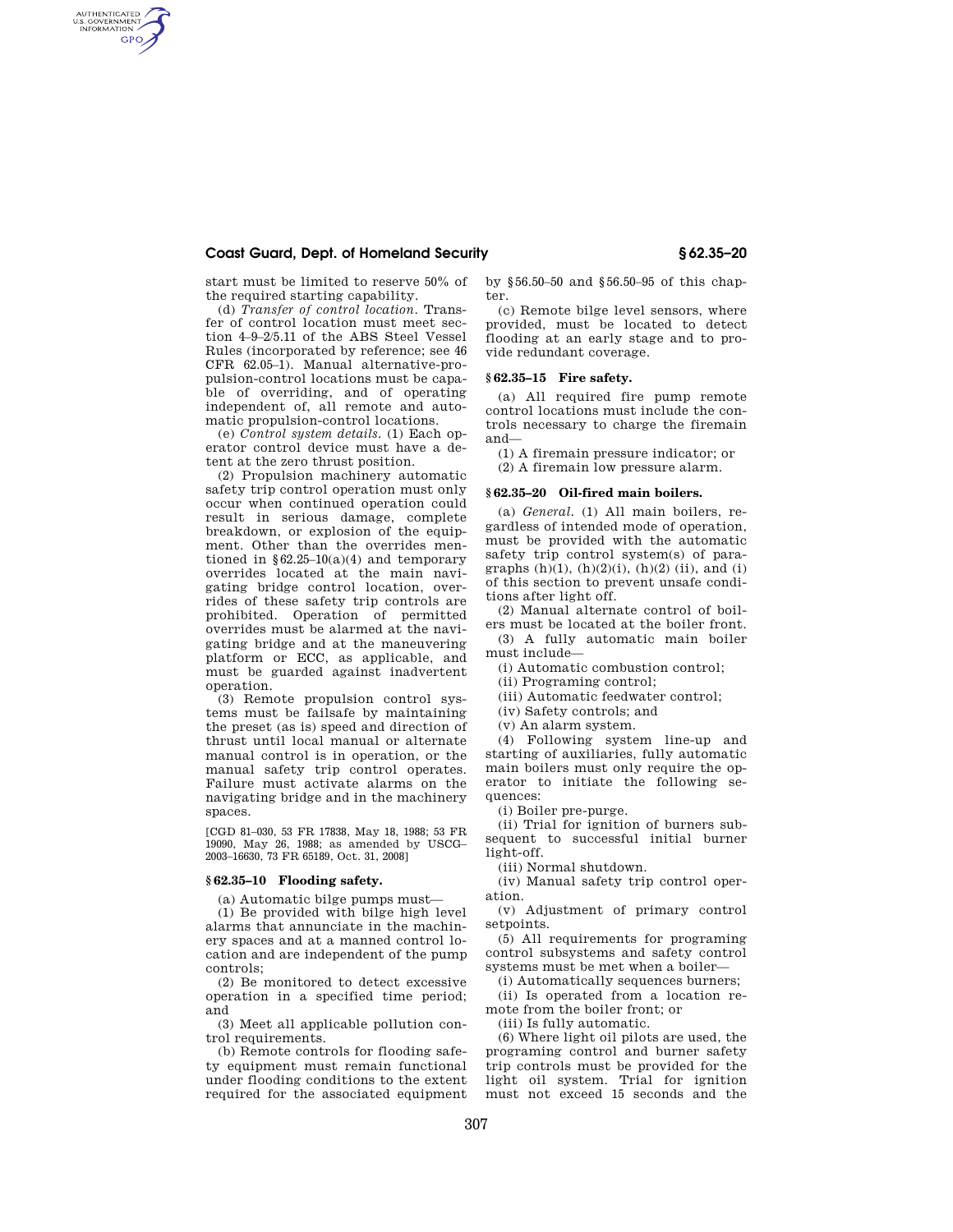main burner trial for ignition must not proceed until the pilot flame is proven.

(b) *Feedwater control.* Automatic feedwater control subsystems must sense, at a minimum, boiler water level and steam flow.

(c) *Combustion control.* Automatic combustion control subsystems must provide—

(1) An air/fuel ratio which ensures complete combustion and stable flame with the fuel in use, under light off. steady state, and transient conditions; and

(2) Stable boiler steam pressure and outlet temperatures under steady state and transient load conditions; and

(3) A low fire interlock to prevent high firing rates and superheater damage during boiler warm up.

(d) *Programing control.* The programing control must provide a programed sequence of interlocks for the safe ignition and normal shutdown of the boiler burners. The programing control must prevent ignition if unsafe conditions exist and must include the following minimum sequence of events and interlocks:

(1) *Prepurge.* Boilers must undergo a continuous purge of the combustion chamber and convecting spaces to make sure of a minimum of 5 changes of air. The purge must not be less than 15 seconds in duration, and must occur immediately prior to the trial for ignition of the initial burner of a boiler. All registers and dampers must be open and an air flow of at least 25 percent of the full load volumetric air flow must be proven before the purge period commences. The prepurge must be complete before trial for ignition of the initial burner.

NOTE: A pre-purge is not required immediately after a complete post-purge.

(2) *Trial for ignition and ignition.* (i) Only one burner per boiler is to be in trial for ignition at any time.

(ii) Total boiler air flow during light off must be sufficient to prevent pocketing and explosive accumulations of combustible gases.

(iii) The burner igniter must be in position and proven energized before admission of fuel to the boiler. The igniter must remain energized until the burner flame is established and stable, or until the trial for ignition period ends.

(iv) The trial for ignition period must be as short as practical for the specific installation, but must not exceed 15 seconds.

(v) Failure of the burner to ignite during a trial for ignition must automatically actuate the burner safety trip controls.

(3) *Post-purge.* (i) Immediately after normal shutdown of the boiler, an automatic purge of the boiler equal to the volume and duration of the prepurge must occur.

(ii) Following boiler safety trip control operation, the air flow to the boiler must not automatically increase. Post purge in such cases must be under manual control.

(e) *Burner fuel oil valves.* Each burner must be provided with a valve that is—

(1) Automatically closed by the burner or boiler safety trip control system; and

(2) Operated by the programming control or combustion control subsystems, as applicable.

(f) *Master fuel oil valves.* Each boiler must be provided with a master fuel oil valve to stop fuel to the boiler automatically upon actuation by the boiler safety trip control system.

(g) *Valve closure time.* The valves described in paragraphs (e) and (f) of this section must close within 4 seconds of automatic detection of unsafe trip conditions.

(h) *Burner safety trip control system.*  (1) Each burner must be provided with at least one flame detector.

(2) The burner valve must automatically close when—

(i) Loss of burner flame occurs;

(ii) Actuated by the boiler safety trip control system;

(iii) The burner is not properly seated or in place; or

(iv) Trial for ignition fails, if a programing control is provided.

(i) *Boiler safety trip control system.* (1) Each boiler must be provided with a safety trip control system that automatically closes the master and all burner fuel oil valves upon—

(i) Boiler low-low water level;

(ii) Inadequate boiler air flow to support complete combustion;

(iii) Loss of boiler control power;